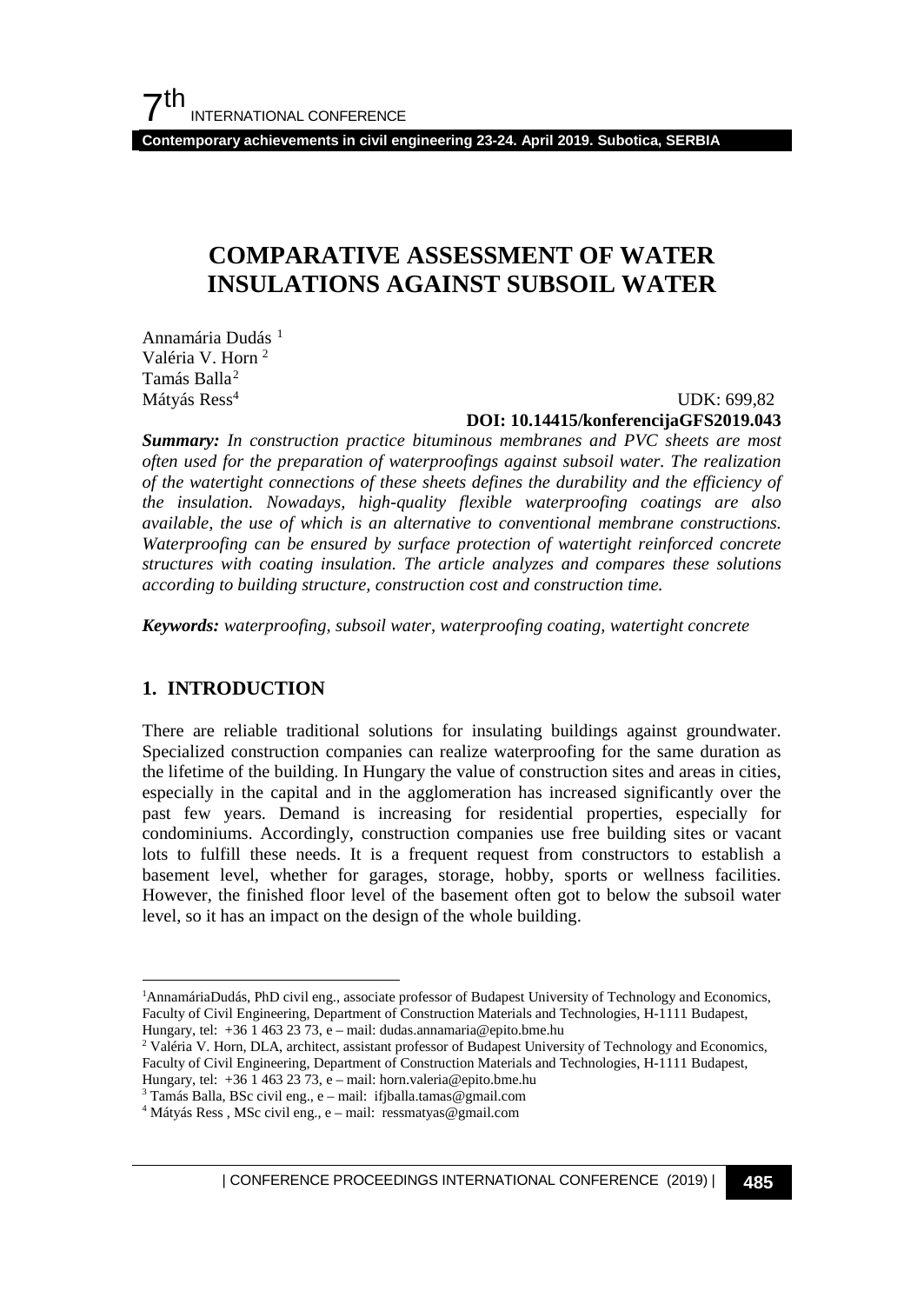# **Савремена достигнућа у грађевинарству 23-24. април 2019. Суботица, СРБИЈА**

# **2. THE ROLES OF WATERPROOFING AGAINST SUBSOIL WATER AND EXPECTATIONS**

The role of water insulation against subsoil water is to protect insulated structures and interiors from subsoil water that is constantly or intermittently present and from all its harmful effects.

Expectations of waterproofings:

•Constructed as a connected and continuous structure.

•Always be placed between two solid, displacement-free structures.

•Hydrostatic pressure is always balanced by a calculated load-bearing building structure.

•The load must be tolerated without deteriorating the insulation value.

•The upper plane of the subsoil water insulation must be the determined subsoil water level, from which to the upper it is sufficient to prepare the insulation against soil moisture.

•The substrate of the waterproofing must be sufficiently resistant to aggressive groundwater, if it is necessary. [1, 2]

Waterproofing, highly watertight and watertight waterproofing are available with insulation against subsoil water.

The insulation is inseparable from the insulation substrate and its protection, and it is coupled with the fittings of pipe penetrations, with the expanding tapes for working joints, with the dilatation profiles, and with the strengthening profile of the corners.

The main characteristics of the insulating boards are: load-bearing capacity (compression strength), tensile strength, tear elongation, bending in cold, heat resistance, wearing material of the memrane. [3]

#### **Modified bitumenous membrane insulation**

The number of layers is determined by the depth of the water immersion, but even with a small immersion depth, two layers must be installed. The insulation requires a smooth surface of the substructure and the first layer is laid on a primer. Modification is carried out with plastomers and elastomers that determine the above mentioned properties. [1, 3- 4]

#### **Plastic insulation**

For the subsoil water pressure plastomer membranes are mainly used. The most important of these are PVC, polyisobutylene (PIB), ethylene copolymer bitumen (ECB), ethylene vinyl acetate copolymer (EVA).

The plastic membranes have serious demands on the base surface. They always require a smooth surface, the plate must be separated from the supporting structure, eg. with plastic felt and the insulation must be protected. This involves the installation of a semirigid PVC layer on the PVC membrane. The upper horizontal closure of the plate can be formed by a line-like mechanical fastening, which may be an aluminum strip or a preformed zink band. The endlessness of the membranes can be prepared by solvent based or hot air welding. [1, 4-7]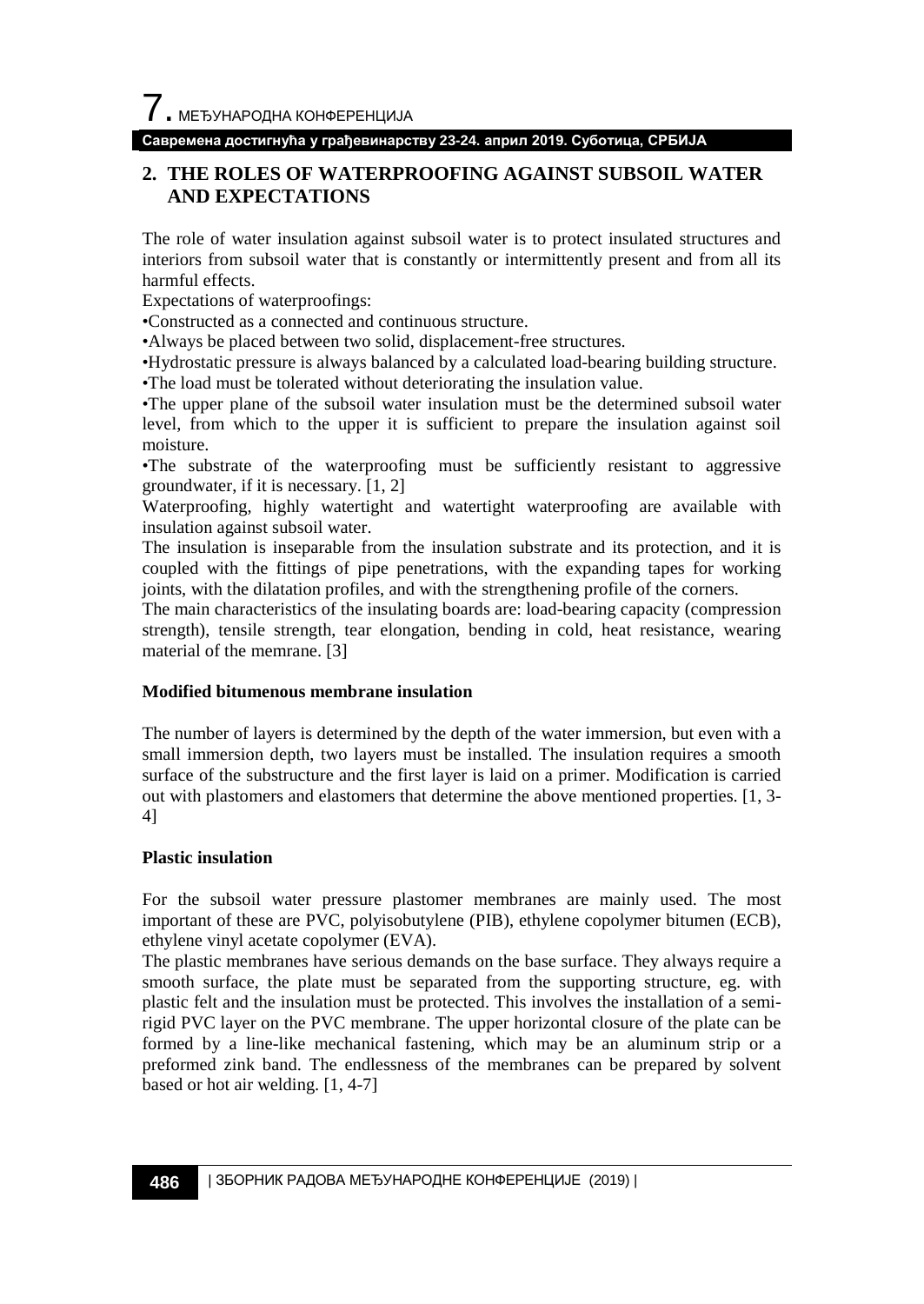

#### **Contemporary achievements in civil engineering 23-24. April 2019. Subotica, SERBIA**

#### **Insulation coating**

The use of coating insulation against subsoil water pressure is less common than membrane insulations.

The coating insulations are applied on the substrate in a plastic state and then become water insulation during the chemical and/or physical process. They form a homogeneous, seamless coating. They require a crack-free substructure.

#### Masses

The masses are applied in two layers with a thickness of 2.5-5 mm up to a water column height of 10 m. These water insulation masses may contain modified bitumen and additives, moreover resins, tar, fillers.

#### **Mortars**

Mortar insulation is applied in several layers with a layer thickness of 1-10 mm up to a height of 10 m water table level. These mortars are a mixture of cement, cement and resin, or a mixture of plastic binder and special additives, in a compound of one or more components. [8]

#### Mass concrete

The watertightness of the mass concrete is ensured by the reinforced concrete structure itself, due to the cristals, which fill the pores of the material. Only relative dryness requirement can be achieved with this solution. The structural thickness can be determined according to the composition of the concrete, the method of preparation and the requirements. The minimum thickness is 30 cm for the horizontal, 20 cm for the vertical structures [7]. The water tightness of the concrete is determined by the size and arrangement of the pores [9].

# **3. VARIATIONS**

The basement of a single-family house, as a sample building (Fig. 1), was examined with the following waterproofings:

•Bitumenous membrane insulation against subsoil water (ISO-LINE NEGRO PLAST  $C4,5)$  [4]

•Plastic membrane insulation against subsoil water (FATRAFOL 803) [5]

•Coating insulation (AQUAFIN-2K/M) against subsoil water on watertight concrete. [10]

All three materials can be considered very good in their category. The base condition is that the cellar is subjected to the requirement of total (powder) dryness, so the water insulation must meet the waterproofing requirement. The comparison is made on the basis of time and cost of construction.

Bituminous membrane insulation is reinforced by a polyester felt and it is built in two layers torch-welded on the full surface, on an appropriately based substructure, with joints and overlaps according to the application specifications (Fig.2).

The 1.5-mm-thick PVC membrane is built on geotextile separator layer and the connections are made with hot air welding (Fig.2).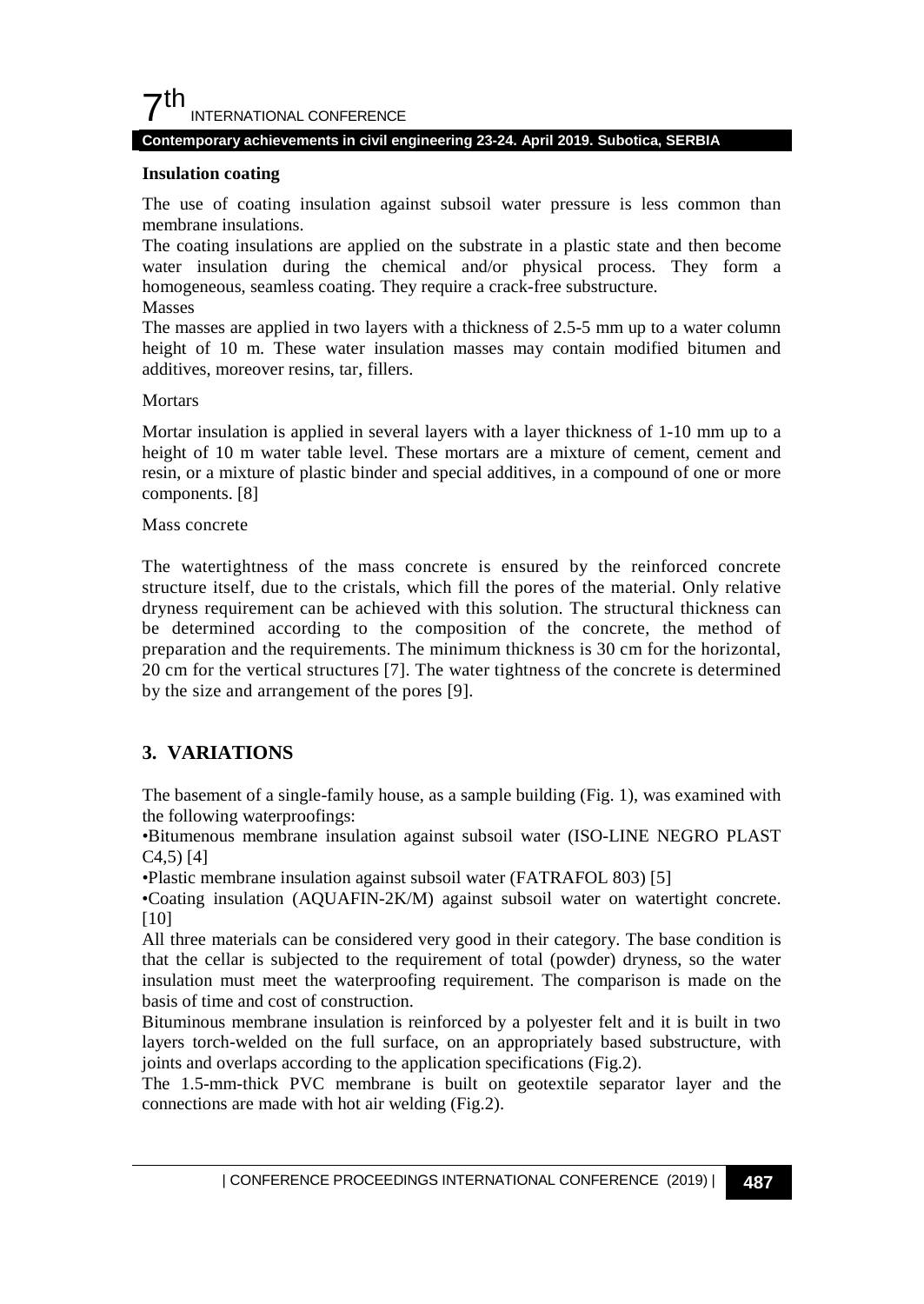**Савремена достигнућа у грађевинарству 23-24. април 2019. Суботица, СРБИЈА**



 *Figure 1. Ground plan of basement and part of the cross-section of the sample singlefamily house*

# **Coating insulation against subsoil water on watertight concrete**

AQUAFIN-2K/M is a flexible, elastomeric, two-component, polymer-modified cementbased coating that forms a water insulation and protective layer on concrete with a significant crack-bridging capability. In case of groundwater pressure, three layers must be applied (material consumption:  $3 \times 1.76 \text{ kg/m}^2$ ). It can be used on both positive and negative sides. In case of negative side waterproofing, two layers of AQUAFIN-1K rigid waterproofing material must be placed underneath  $(2x2 \text{ kg/m}^2)$ . [10] (Fig.2)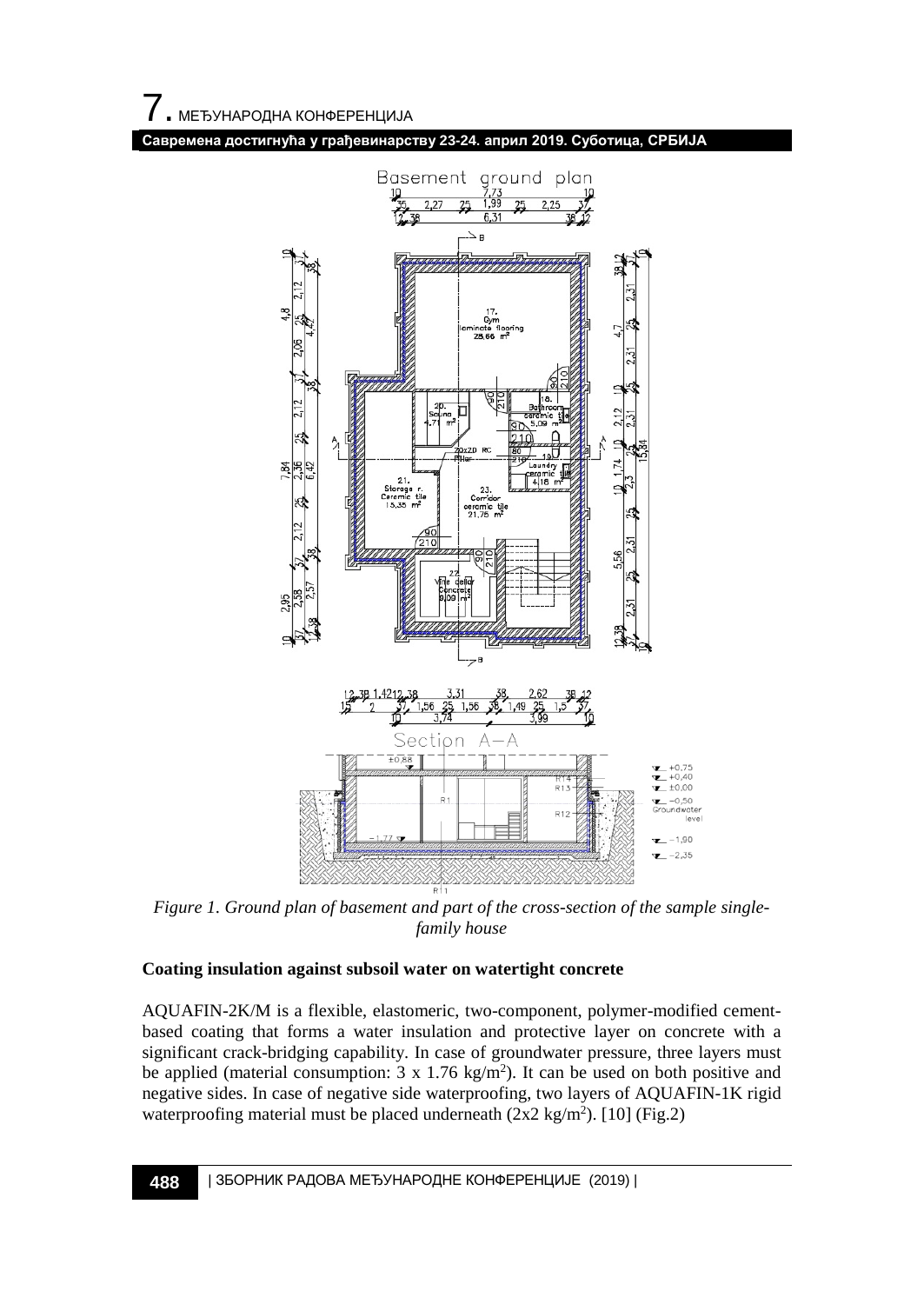# 7th INTERNATIONAL CONFERENCE

#### **Contemporary achievements in civil engineering 23-24. April 2019. Subotica, SERBIA**

The additive for Watertight Concrete (WTC) is the BETOCRETE CL210-WP crystalline insulating and hydrophobizing material. The insulating material reacts with the free lime content of the concrete material structure to form crystals in the pores of the structure, therefore sealing them. With its application, it is continuously active, and creates a subsequent crack-closing up to 0.4 mm with its self-healing process. The structure can withstand extremely high hydrostatic pressure, and the additive increases the final strength of the concrete. [11]



*Figure 2. Details of the mat foundation and the 3 water insulation variations for the effect of subsoil water*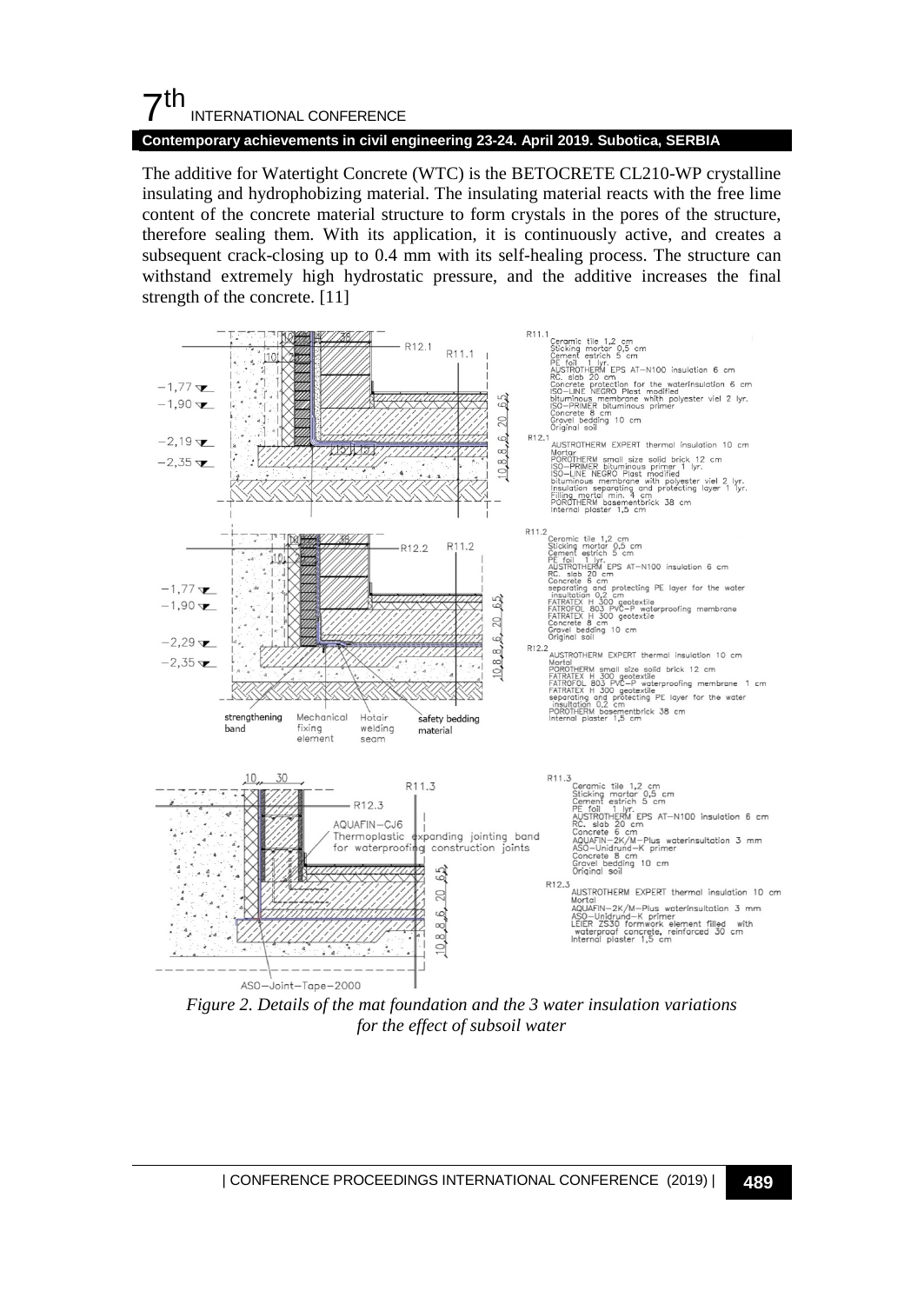**Савремена достигнућа у грађевинарству 23-24. април 2019. Суботица, СРБИЈА**

# **4. COMPARISON OF WATERPROOFING SOLUTIONS FOR CONSTRUCTION TIME**

The construction schedule were prepared for each of the three water insulation versions, therefore the duration of the construction was determined (Fig. 3).



*Figure 3. Comparison of water insulations by construction time*

It is visible from the construction schedules and the workload calculations that the time of masonry and other masonry works need 9 shifts at membrane insulations (total of cellar wall and insulation supporting wall), while 10 shifts at the case of coating insulation and watertight concrete. Thus, the difference of 5-6 shifts between the membrane insulations and the coating insulation is clearly given due to the construction time of the insulation. Time-consuming processes are the placement of multiple layer insulations, the establishing the connections, the securing membranes against slippage on vertical surfaces and the formation of the conncetion of insulation against groundwater and soil moisture.

# **Estimated costs**

The summarized cost estimate consists of three main parts: labour charges, material costs and machine charges. TERC Etalon time norms were used for the calculation of labour charges and assumed an overhead charge of 3000 Ft/hour (9,5  $\in$ hour).

# **Comparison of waterproofing solutions for costs**

For cost estimates of water insulation solutions only those items were considered that differ in all three cases, so result data were used for comparison. It should be noted that for bituminous and plastic water insulation for the cellar masonry 38-cm-width Porotherm cellar brick-block was used, and small-size-brick for the insulation bearing wall. While for the coating insulation for the cellar wall 30-cm-width Leier concrete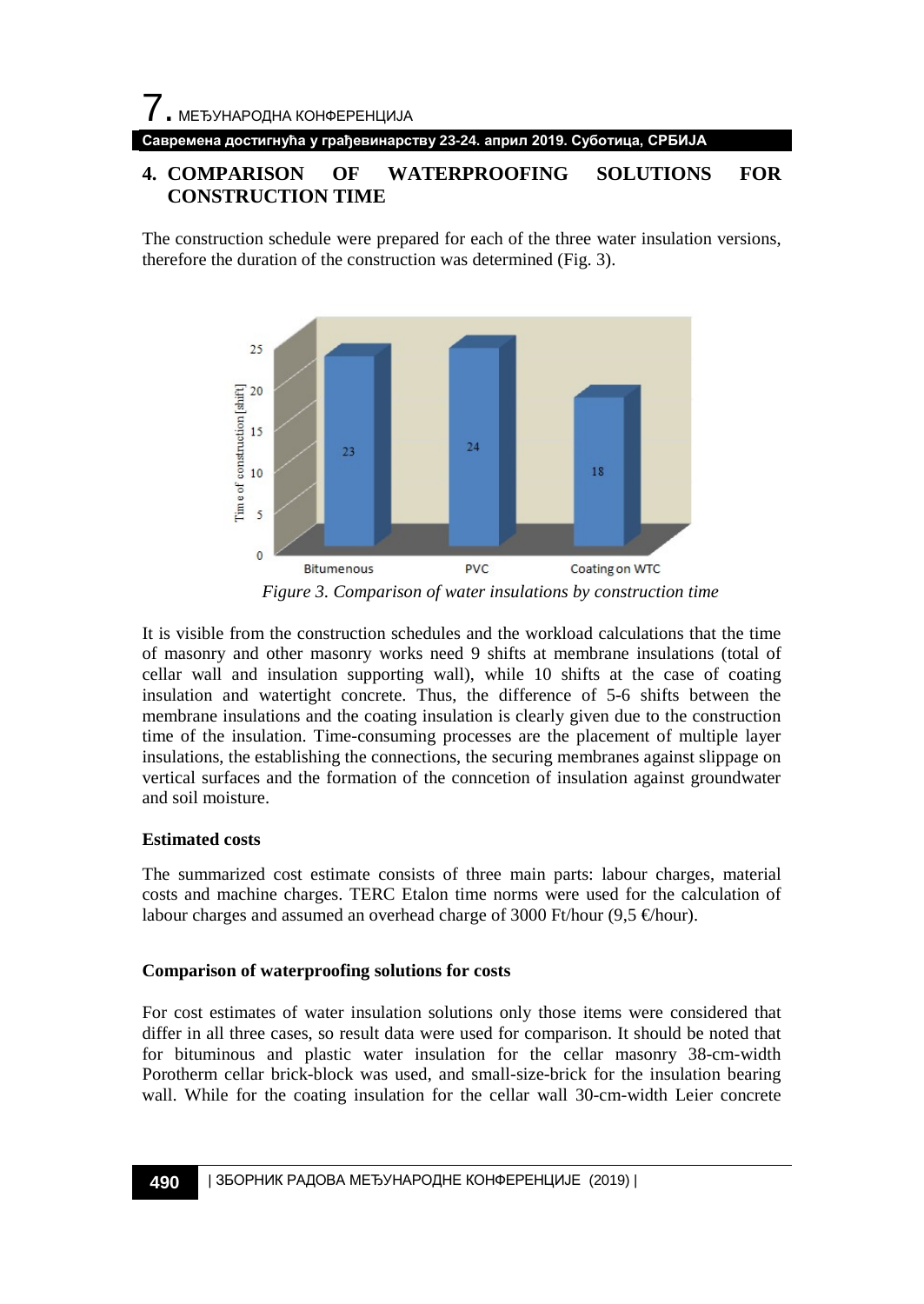# $\mathsf{\Sigma}^{\mathsf{th}}$ INTERNATIONAL CONFERENCE

#### **Contemporary achievements in civil engineering 23-24. April 2019. Subotica, SERBIA**

formwork elements were used, in which the vertical watertight concrete structure can be created, but no insulation bearing wall is needed for this solution. (Fig.4)

### **Material costs and labour charges for water insulations**

- Material costs and labour charges of the cellar walls and the insulation-bearing wall
- Charges for machines used for workflows
- Cost differencies due to the construction time

• Cost differences resulting from the construction time appear only in membrane water insulation solutions, because the time of implementation of the coating insulation solution is the shortest, so the other two can be compared to it.

• The machine charge is given just for coating insulation version because of the filling of formwork blocks with concrete.



*Figure 4. Comparison of water insulations by costs*

Costs of water insulations compared to the whole buildings costs:

| $\sim$ 10 $\pm$ | <b>Bitumenous</b> | 6,021 %     |
|-----------------|-------------------|-------------|
| $\sim 100$      | <b>PVC</b>        | 9,156 %     |
|                 | Coating on WTC    | $5,042\%$ . |

# **Costs of building the basement level**

The cost differences were examined in the groundwater-loaded construction site, depending on how deep position the building is, compared to the groundwater level.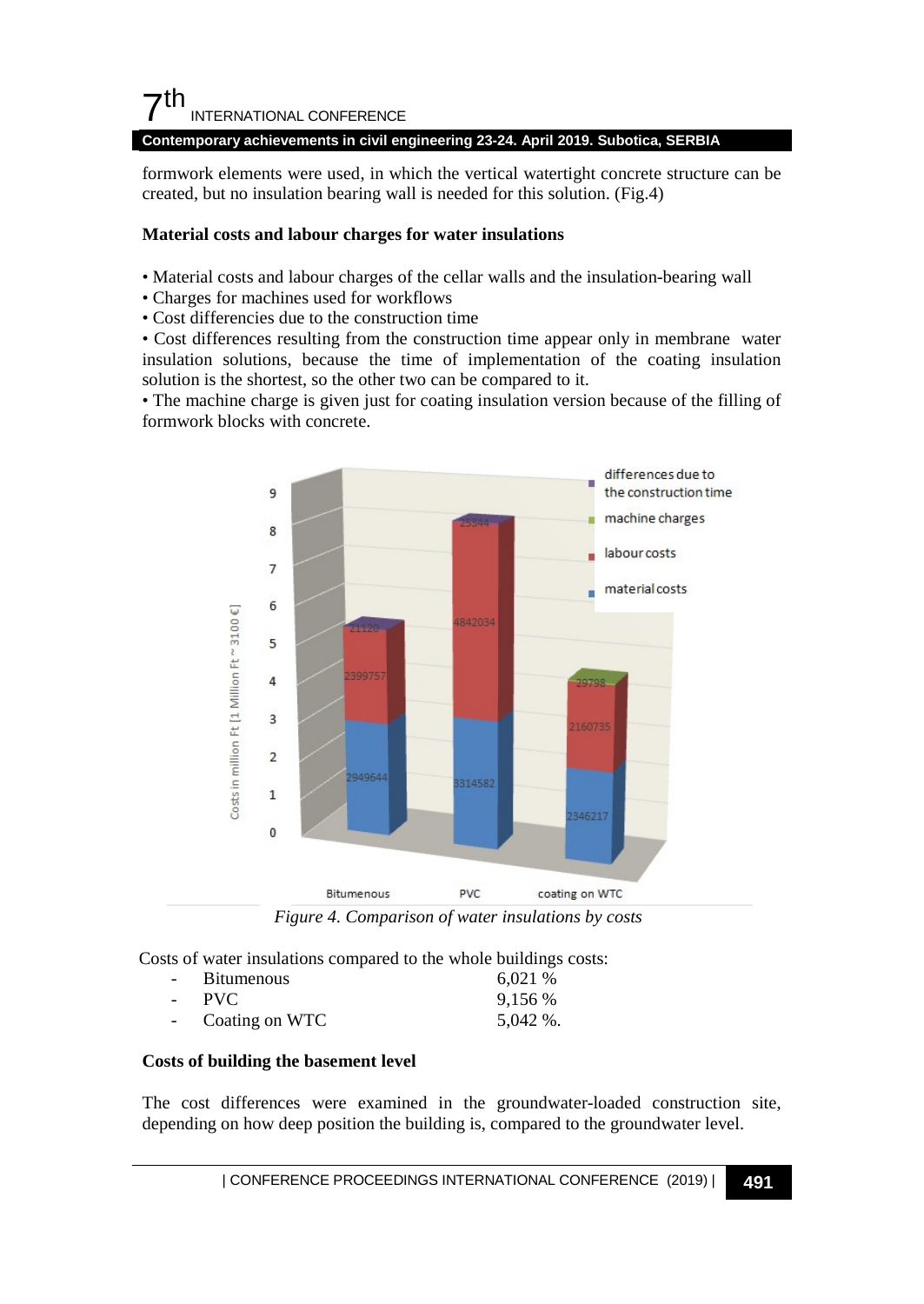# 7. МЕЂУНАРОДНА КОНФЕРЕНЦИЈА **Савремена достигнућа у грађевинарству 23-24. април 2019. Суботица, СРБИЈА**

The time of water table diminishing with pumps was taken into account as three months, assuming that the counter load-beraing structure of the building was completed during this time.

The basement with 1.87 m immersion depth was examined. In addition, that occasion was also analysed, when the building was raised with 1.69 m from the original design plain, so the basement needs to be insulated against just soil moisture. In the lifted version strip foundation is designed and the masonry had EPS insulation, because it is not underground. (Fig.5-7)

Costs of basement compared to the whole building construction costs: water insulation against subsoil water 24,2 %



water insulation against soil moisture 11,4 %.

*Figure 5. Comparison of water insulations against subsoil water and against soil moisture by costs*

The comparison shows that the items in relation with the lowering of the building below the subsoil water level, as water table diminishing and earthwork ,.

Comparing the data, it can be shown that the best solution in terms of cost and time is to use formwork element filled by watertight concrete as a cellar wall, and the reinforced concrete mat (slab) foundation is made of a watertight concrete, and a positive-side waterinsulation is applied on the watertight concrete structure with flexible cement mortar coating insulation.

The most unfavorable is that version, when the cellar wall is made of cellar brick blocks, the insulating-bearing wall is made of small-sized-brick and the water insulation is made from plastic membrane.

The bitumenous membrane solution is between the two others, because it is closer to the 3<sup>rd</sup> solution in terms of cost, but in terms of construction time it is closer to the plastic membrane waterproofing solution.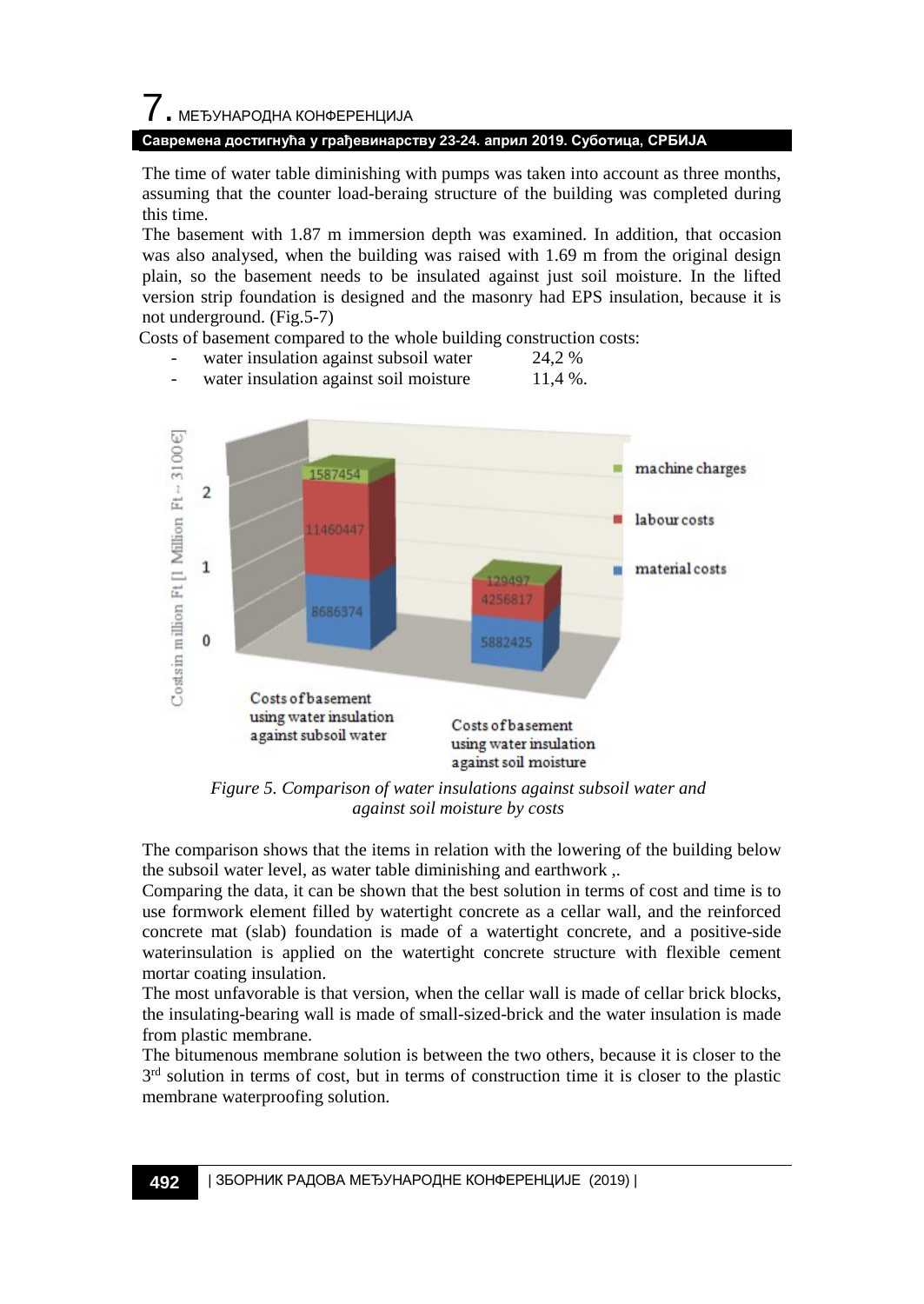# 7th INTERNATIONAL CONFERENCE





*Figure 6. Working processes and their costs partioned to the whole basement in case of water insulation against subsoil water*



*Figure 7. Working processes and their costs partioned to the whole basement in case of water insulation against soil moisture*